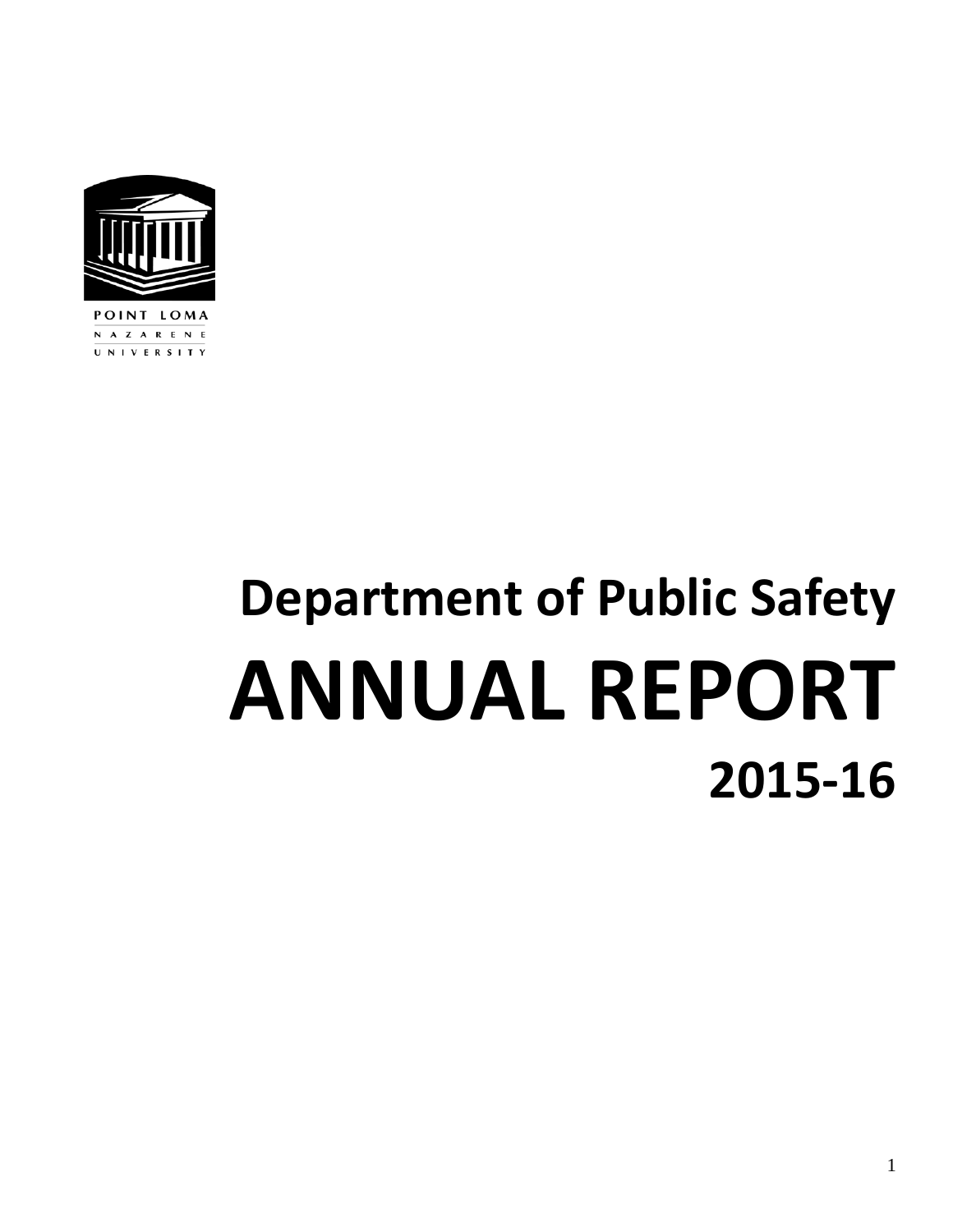# **Department of Public Safety**

#### **Mission Statement**

To create an environment of safety where students, faculty, and staff are free to learn, teach and work without undue personal safety concerns. To protect the university's assets through service and technology.

#### **Program Overview**

The PLNU Department of Public Safety (DPS) is a private, in‐house security organization dedicated to the safety and well‐ being of the campus community. Enforcement authority is granted by the PLNU Board of Trustees. All staff officers must complete the training required by the California Bureau of Security and Investigative Services and possess guard licensing as issued through the State of California. DPS exists to serve our students, faculty and staff and is operational on a 7/24 basis. It employs both full‐time staff and part‐time student employees in fulfillment of its mission. DPS controls campus vehicle access, secures buildings and facilities; responds to medical emergencies and acts as a liaison with EMS personnel; takes reports and conducts investigations of minor criminal offenses, vehicle accidents, and violations of university conduct policies; acts as a liaison with law enforcement agencies following major criminal offenses; engages in crime deterrence through active campus patrols and monitoring of the campus video surveillance system; issues university ID cards and manages campus electronic access control systems; offers education on crime prevention and personal safety; ensures compliance with federal, state, and local laws regarding campus safety and security; develops and maintains the campus Emergency Operations Plan and oversees the university's emergency alert system; registers vehicles and bicycles; enforces the University Vehicle Code; provides security, traffic and parking services for major campus events; and offers community services like vehicle jumpstarts, vehicle unlocks, and late night escorts. PLNU maintains an institutional membership in the International Association of Campus Law Enforcement Administrators (IACLEA) and routinely utilizes its website for assistance with the implementation of policies and procedures consistent with current federal and state statutes. DPS also maintains good working relationships with the other local, state, and federal law enforcement agencies, including those at other local colleges and universities.

In providing the above essential services to the campus community, DPS supports the overall academic purpose of the institution. Beyond that, DPS's daily interaction with students creates opportunities not just to serve students but to educate them on the importance of taking responsibility for their own safety and that of others, and to educate them on the role safety plays within a learning environment. While those opportunities neatly align with the educational mission of a university, it is also of practical benefit to the campus since campus safety is actually the responsibility of the entire community. To some extent, every aspect of our program provides these opportunities for education and collaboration. And where DPS's student employees are concerned, those opportunities are even more numerous.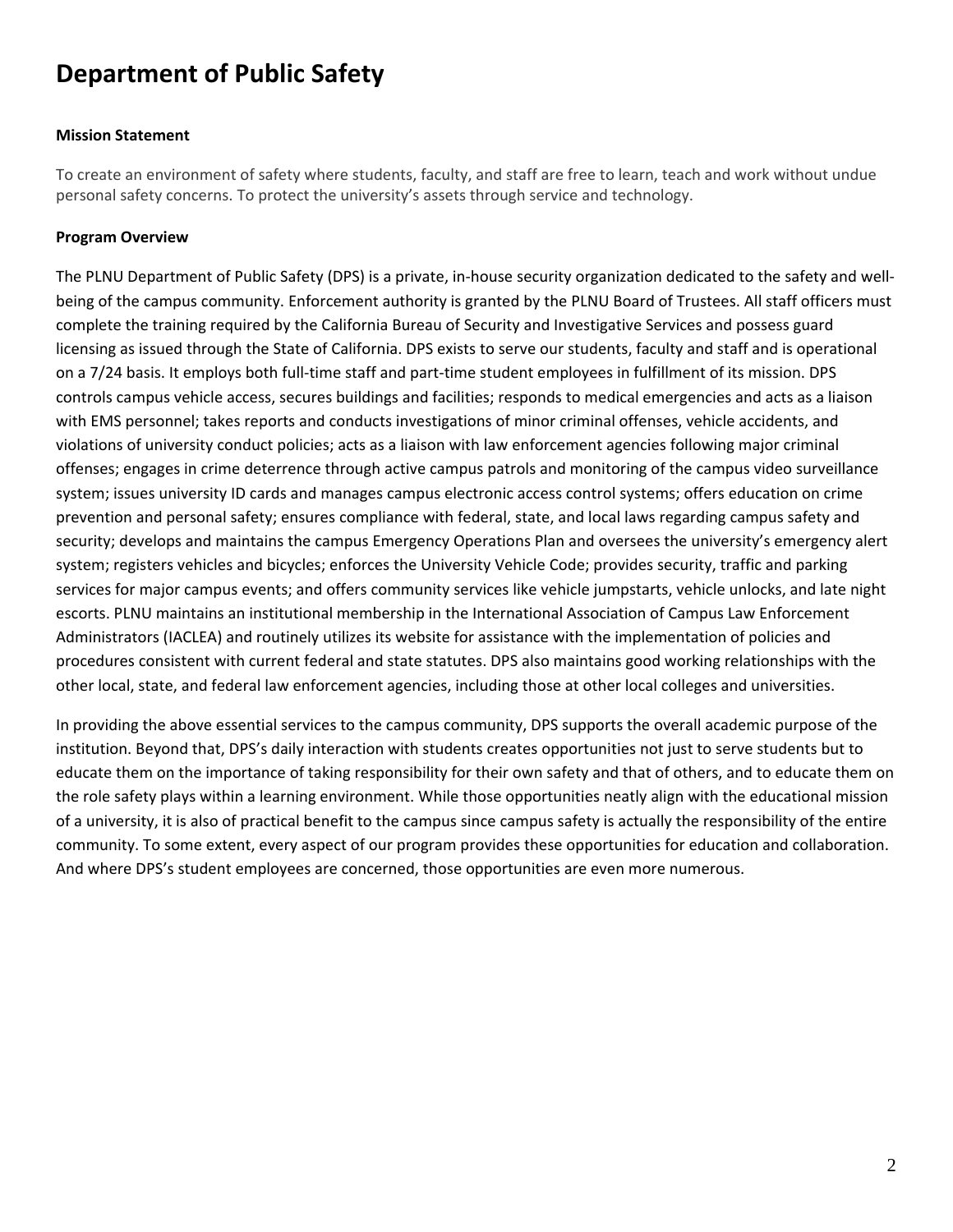#### **Intended Learning Outcomes**

| Program                                                | Cognitive<br>Complexity | Knowledge<br>Acquisition,<br>Integration &<br>Application | Humanitarianism<br>$\boldsymbol{\&}$<br><b>Civic</b><br><b>Engagement</b> | <b>Interpersonal</b><br>$\boldsymbol{\&}$<br>Intrapersonal<br><b>Competence</b> | <b>Practical</b><br>Competence |
|--------------------------------------------------------|-------------------------|-----------------------------------------------------------|---------------------------------------------------------------------------|---------------------------------------------------------------------------------|--------------------------------|
| Vehicle<br>Registration<br>and Parking<br>Enforcement  |                         |                                                           | $\boldsymbol{\mathrm{X}}$                                                 | $\mathbf X$                                                                     |                                |
| Student<br>Conduct and<br>Crime<br>Response            |                         |                                                           | $\boldsymbol{\mathrm{X}}$                                                 | $\mathbf X$                                                                     |                                |
| Crime<br>Prevention and<br>Education                   |                         |                                                           |                                                                           | $\mathbf{X}$                                                                    | $\boldsymbol{\mathrm{X}}$      |
| Emergency<br>Response                                  |                         |                                                           | $\boldsymbol{\mathrm{X}}$                                                 |                                                                                 | $\boldsymbol{\mathrm{X}}$      |
| Training and<br>Supervision of<br>Student<br>Employees | $\mathbf x$             | $\boldsymbol{\mathrm{X}}$                                 | $\boldsymbol{\mathrm{X}}$                                                 | $\mathbf{X}$                                                                    | $\boldsymbol{\mathrm{X}}$      |

#### **Evidence of Learning**

#### **Cognitive Complexity**

Student employees are trained to engage others in constructive ways in every aspect of their job. That commitment to constructive engagement is foundational for the individual problem‐solving and collaboration with co-workers that their jobs subsequently require. Learning how to "think on their feet" and "size up" a situation is critical.

#### **Knowledge Acquisition, Integration, and Application**

Student employees are trained to seek new information to solve problems. Whether taking an emergency phone call, investigating a theft, and writing a report about a medical emergency, learning to ask good questions is an essential aspect of their job which they are taught from the start. DPS often must respond to campus needs with less than all the available information and many of them require follow-up by other university officials or departments. Students are taught to recall information, consult outside sources such as other staff, written procedures and/or electronic files. Moreover, this knowledge is cumulative. They are taught to apply and incorporate lessons learned in previous incidents to current problems.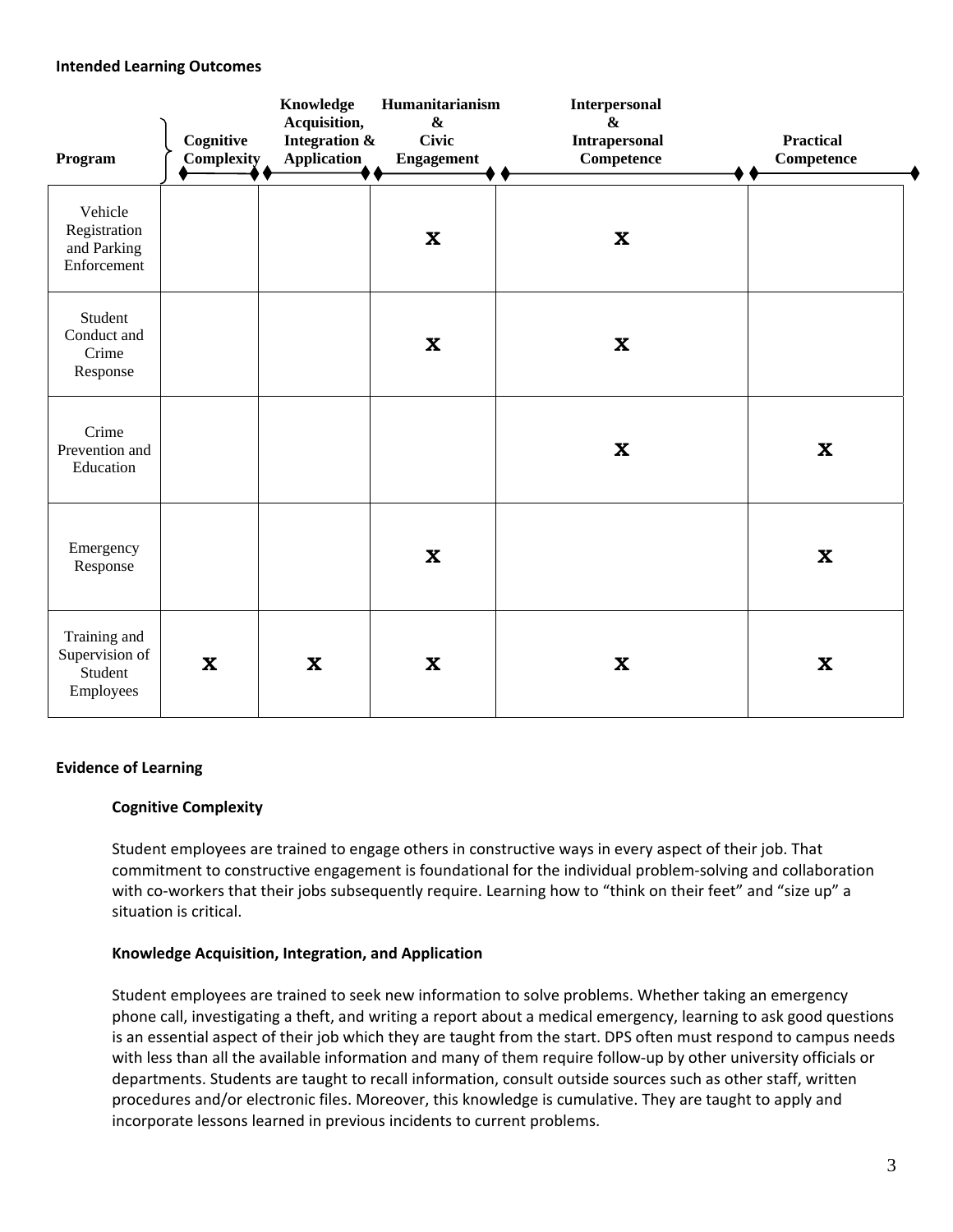#### **Humanitarianism & Civic Engagement**

DPS consistently teaches students to participate in relevant governance systems. That most often entails compliance with university regulations related to vehicle registration and parking. When students do not comply initially, they are provided opportunities to appeal citations and to represent themselves in administrative processes somewhat reflective of due process in the wider world.

Similar comprehension of applicable rules and regulations is required of residential students participating in investigations of violations of the Student Code of Conduct or of minor criminal offenses. Students are given the opportunity to interact with university officials, to be forthright or to withhold information in those interactions, and to exercise their rights and responsibilities as they work "within the system" to effect positive outcomes for themselves or others.

Students are frequently involved in emergency medical situations which require many of them—perhaps for the first time—to place a 9-1-1 call or interact with emergency first responders. Learning to interact with public safety officials, to be share all available information and to take advantage of available resources are skills learned through these interactions, most of which are facilitated by DPS.

In reporting a medical emergency, conduct violation, criminal incident, or safety hazard, students learn what systems and structures are in place on campus to ensure the continuity of campus operations and the safety of its students and employees. They are then better able to differentiate between service departments (e.g., Public Safety and Facilities) and thereby direct complaints and inquiries to the appropriate office for resolution. Student employees who receive emergency calls, complaints, or requests for service are likewise, for all the same reasons, taught to operate within and interact with available governance systems.

#### **Interpersonal and Intrapersonal Competence**

DPS is frequently called to respond to "conflict" situations in which students, either as involved parties or as responding student employees, must learn to manage that conflict constructively. Enforcement of parking regulations, codes of conduct, or other university policies often carries with it the potential for conflict and for the establishment of adversarial roles between the student and the university. Students are instead encouraged to foster a spirit of cooperation and collaboration by learning how to communicate well, to listen effectively, and to compromise to achieve the optimal outcome.

Students are given opportunities to develop self‐efficacy through participation in Alcohol Awareness Day, review of safety information made available online or in an email, and participation in campus safety drills. Students are taught not to be overly reliant on DPS or careless in their approach to personal safety but rather to take the initiative to safeguard themselves, their classmates, and their belongings at all times. Being able to assert oneself to fend off an attacker, to refuse to get in a vehicle with a driver who has been drinking, or to say "no" when being pressured into participating in hazing, sexual intercourse, or abusing controlled substances is a mark of self‐efficacy in a way that allows the students to assert themselves as whole persons in control of their choices.

Of course, learning to balance self‐interest with a sense of social responsibility is equally important and so these opportunities are equally geared toward that end. Students who receive parking citations frequently seek out explanation from DPS staff, which creates an opportunity to not only inform them of the letter of the law—the rules and regulations—but of its spirit by teaching them that maintaining an orderly parking environment is critical to the smooth operation of a large organization like PLNU which is responsible to the needs of its many members. DPS takes available opportunities during interactions with students to communicate the need to adopt a similar sense of mutual responsibility for one another in the reporting of suspicious behavior, campus crimes, vehicle accidents, and safety hazards to DPS.